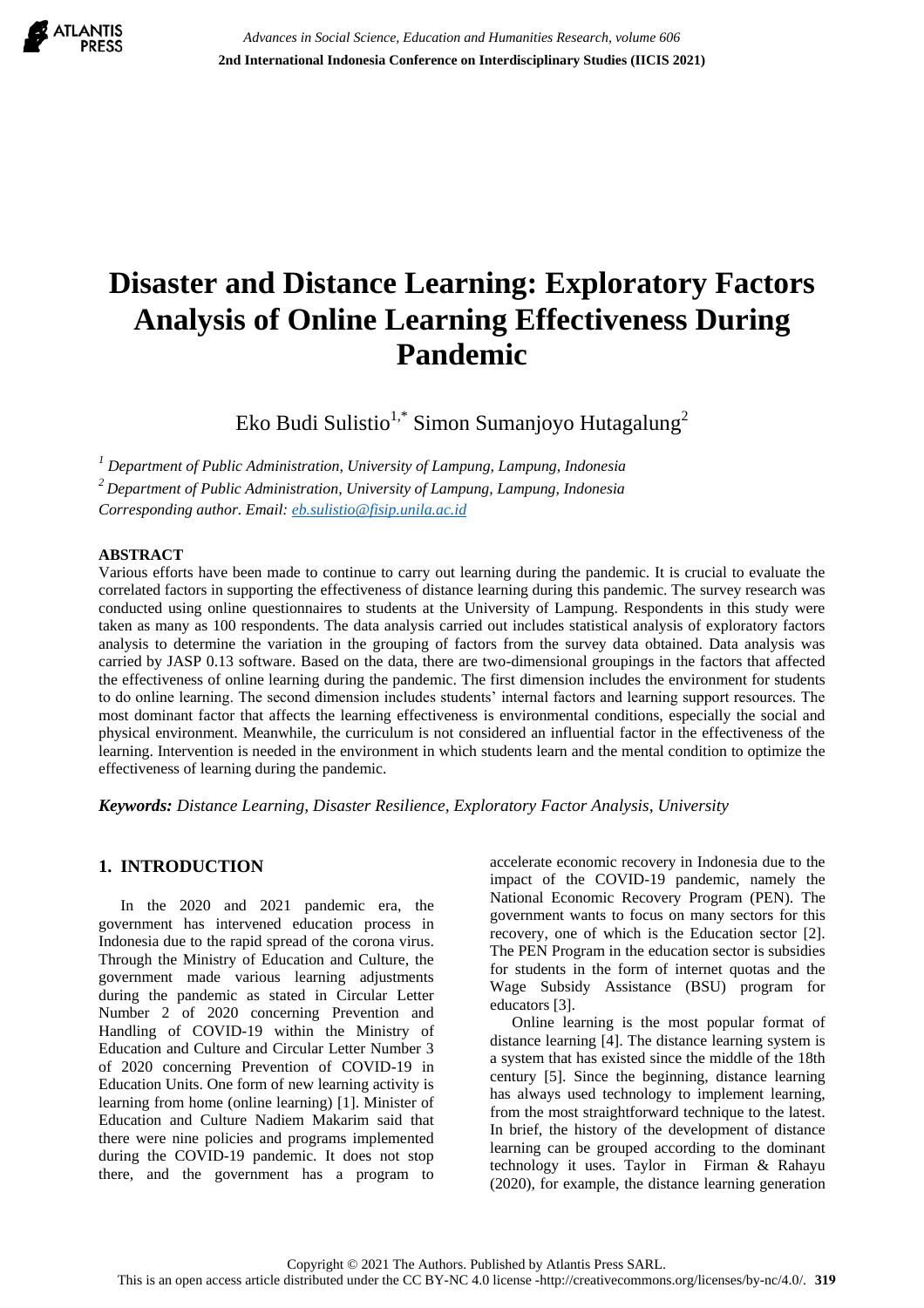divide into five groups (5) generations, namely: (1) correspondence model, (2) multi-media model, (3) tele-learning model, (4) model flexible learning, and (5) more innovative flexible learning models. In the fourth and fifth generations of distance learning, jargon very popular in the community, such as elearning, online learning, and mobile learning were born, which further popularized the distance learning phenomenon [6].

Online learning is not just sharing learning material on the internet network. In addition to online learning materials, there is also a process of online teaching and learning activities [7]. So, the main difference between online learning and just online learning material is the interaction that occurs during the learning process [8]. Interaction in learning consists of interactions between the learner and the teacher and facilitator (teacher), with other fellow learners, and with the learning material itself Moore (1989) in [9]. The three types of interactions that occur in online learning will create a learning experience, although it is realized that there will be many factors that can affect the effectiveness of the learning. Nevertheless, online learning policies are not as easy as imagined. In some cases, it is possible for groups of students who are less likely to engage in collaborative learning, student-faculty interaction, and discussion with a diverse range of others, especially when compared to their more traditional classroom counterparts. The students' variation of engagement in larger online courses also reported less exposure to effective teaching practices and lower quality of interaction[10]. Online learning provides convenience in providing information transfer in various situations and conditions. Various benefits of online learning facilities supported by various platforms ranging from discussion to face-toface virtually. However, this needs to be evaluated and adjusted to local conditions, considering the ability of parents to provide different online learning facilities [11].

Several things affect the way a student learns, including the influence of external factors and internal factors of the student. According to Suryabrata (2002) in [12] the factors that influence the way of learning include the following. a. Factors from within students: Psychological factors (intellectual intelligence (IQ), learning ability, learning motivation, attitudes and feelings, interests and conditions due to sociocultural conditions). Physiological factors are divided into 2, namely: first, the physical condition behind the learning activity where a fair physical condition will have a different effect on a sick physical condition. The second is the state of certain physiological functions. b. Factors from outside students: Factors regulating teaching and learning in schools in the form of teaching curriculum,

school discipline, learning facilities, student grouping. Social factors in schools are the school system, students' social status, teacher-student interactions. Situational factors are economic conditions, circumstances of time and place, as well as the environment. Of the many options for these factors, it is crucial to analyze which factors support the effectiveness of distance learning during this pandemic. This research is expected to provide recommendations for higher education policies, especially interventions that must be carried out on students.

#### **2. RESEARCH METHODS**

This research was conducted using quantitative methods with survey instruments. In this study, the concept of learning effectiveness from Suryabrata (2002) was used with the identification of the following factors:

| No.            | <b>Factors Name</b>                    |
|----------------|----------------------------------------|
| $\mathbf{1}$ . | Physiological conditions               |
| 2.             | Psychological conditions               |
| 3.             | Motivating conditions                  |
| 4.             | cognitive readiness/reason             |
| 5.             | physical environmental conditions      |
| 6.             | social environmental conditions        |
| 7.             | natural environmental conditions       |
| 8.             | curriculum readiness                   |
| 9.             | readiness of infrastructure facilities |
| 10.            | Teaching staff readiness               |

**Table 1.** Factors Identification in Online Learning **Effectiveness** 

Respondents in this study were taken as many as 100 respondents. The criteria proposed in this study were: (1). Students who are still actively studying at tertiary institutions at the University of Lampung, (2). Minimum age 20 years, (3). Attending lectures actively online on semester runs during a pandemic. The survey was carried out in two-time frames from March 2021 to May 2021. The questionnaire was made using the Likert scale, which is a scale that shows consumer responses to the characteristics of choice. The data analysis carried out includes statistical analysis of exploratory factors analysis to determine the variation in the grouping of factors from the survey data obtained. Data analysis using JASP 0.13 software which is considered qualified to perform the EFA test. An EFA is a statistical method used to build a structure model consisting of a set or many variables. Efas are one method of factor analysis to identify the relationship between manifest variables or indicator variables in building a construct[13]. EFA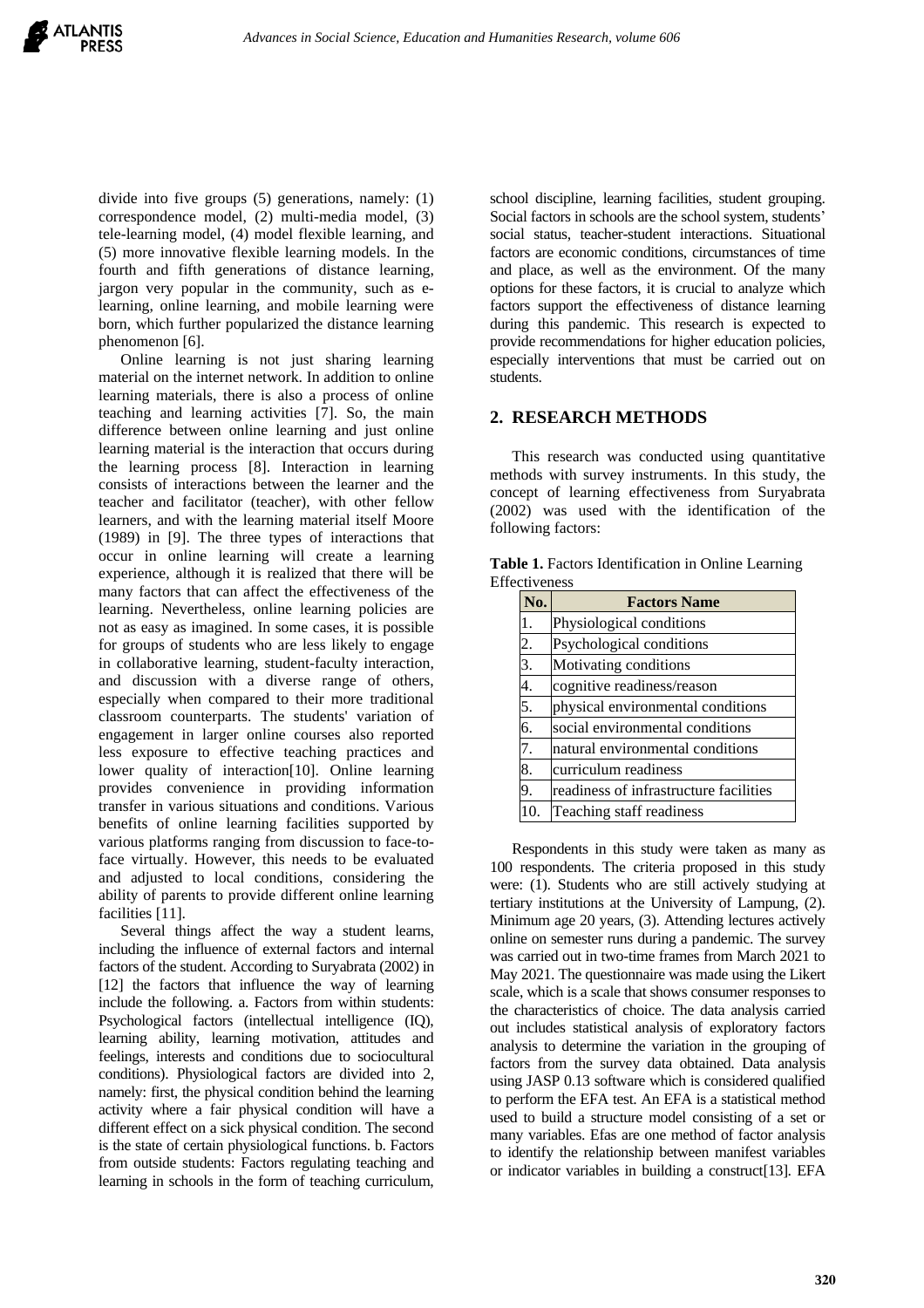provides information About how many factors are needed to represent the data, so that all the variables measured are related to each factor using the estimated loading factor. The results of this EFA test will then display the dominant categorization grouping that reflects the correlation between variables.

# **3. RESULTS AND DISCUSSION**

Based on the survey conducted, it can be seen that the profile of the respondents who filled out this questionnaire. In the gender category, it appears that the dominant group of respondents is women (63%), while in the category of the type of access they have in online learning, the dominant category is internet access at home (82%). In computer literacy, the dominant category is in the intermediate category (70.8%). This category means individuals who have often used computers and their applications for routine activities and unique applications that do not require high skills. In the learning style category, it seems dominant in the visual category (61.5%). In detail, this can be summarized in the following table:

**Table 2.** Respondent Profile

| N <sub>0</sub> | Category                  | <b>Sub Cat</b>                           | <b>Oty</b> | $\frac{0}{0}$  |
|----------------|---------------------------|------------------------------------------|------------|----------------|
| 1              | Gender                    | Male                                     | 27         | 28.1           |
|                |                           | Women                                    | 61         | 63.5           |
| $\overline{2}$ | Location of<br>Access     | Campus                                   | 1          | 1              |
|                |                           | House                                    | 82         | 85.4           |
|                |                           | <b>Public Location With</b><br>Free Wifi | 2          | 2.1            |
|                |                           | Location with paid<br>Wifi               | 6          | 6.3            |
|                |                           | Others                                   | 6          | 6.3            |
| 3              | Computer<br>literacy      | Elementary                               | 14         | 14.6           |
|                |                           | Intermediate                             | 68         | 70.8           |
|                |                           | Expert                                   | 14         | 14.6           |
|                |                           | Very Expert                              | 0          | $\overline{0}$ |
| $\overline{4}$ | Learning<br><b>Styles</b> | Visual                                   | 59         | 61.5           |
|                |                           | Verbal                                   | 18         | 18.8           |
|                |                           | Experimental                             | 9          | 9.4            |
|                |                           | Motoric                                  | 10         | 10.4           |

#### *3.1. Assumption Test*

An assumption test is then carried out to determine the adequacy of the sample used. The assumption test was carried out using the Kaiser-Meyer-Olkin Test and the Bartlet Test. The Kaiser Meyer Olkin Measure of Sampling (KMO) is the index of the distance comparison between the correlation coefficient and its partial correlation

coefficient. If the sum of the squares of the partial correlation between all variable pairs is of small value when compared to the sum of the squares of the correlation coefficient, it will result in a KMO value close to 1. The standard in the Kaiser Meyer Olkin test is that the overall MSA score must be above 0.5, while the data in the following table has a score of 0.776. This indicates if the sample used is sufficient and can be analyzed.

| Table 3. Kaiser-Meyer-Olkin Assumption Test |  |  |
|---------------------------------------------|--|--|
|                                             |  |  |

|                                        | <b>MSA</b> |
|----------------------------------------|------------|
| Overall MSA                            | 0.776      |
| Physiological conditions               | 0.821      |
| Psychological conditions               | 0.591      |
| Motivating conditions                  | 0.835      |
| cognitive readiness/reason             | 0.807      |
| physical environmental conditions      | 0.692      |
| social, environmental conditions       | 0.663      |
| natural environmental conditions       | 0.855      |
| curriculum readiness                   | 0.838      |
| readiness of infrastructure facilities | 0.799      |
| Teaching staff readiness               | 0.887      |

Bartlett test was conducted to determine the relationship between variables correlated with each other, where the standard is less than 0.005. From the data in the following table, it appears that if it is lower than 0.001, it can be said that there is a mutual correlation between variables.

| Table 4. Bartlett's test |    |  |  |
|--------------------------|----|--|--|
|                          | df |  |  |
| $340.916$ 45.000 < 001   |    |  |  |

# *3.2. Data Analysis*

The results of factor testing are obtained in the following table, and it appears that there is a grouping into two factors. The first factor appears to be physical environmental conditions, social, environmental conditions and natural environmental conditions. The second factor appears to group the variables of physiological conditions, psychological<br>conditions, motivating conditions, cognitive motivating conditions, cognitive readiness/reason and readiness of infrastructure facilities and teaching staff readiness. In contrast, the unrelated variable is curriculum readiness. It also appears that the first factor with the most significant weight is in social, environmental conditions,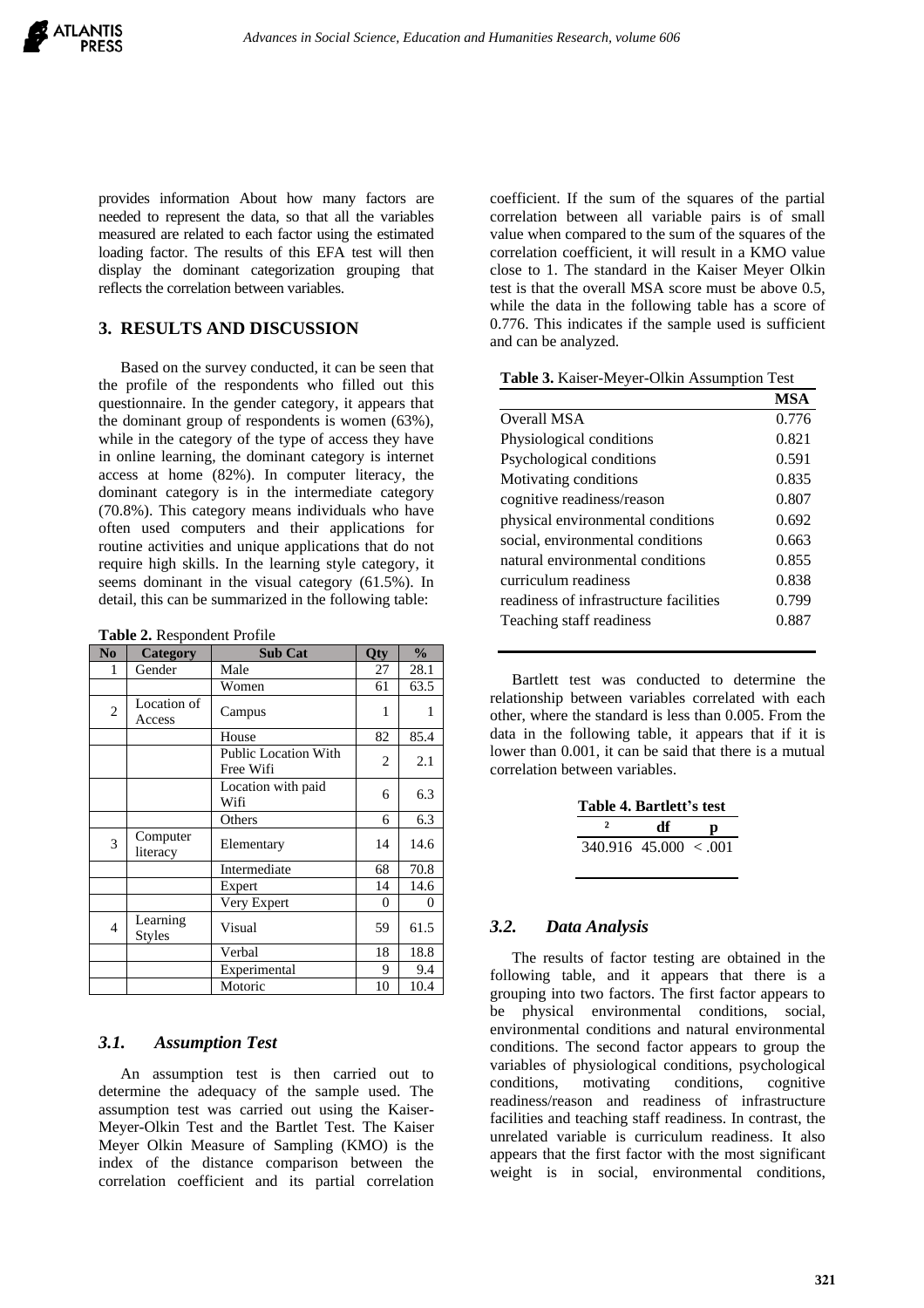physical environmental conditions, while the second factor with the most significant weight is Motivating conditions and Psychological conditions.

**Table 5.** Factor Loading in Online Learning

|                                           |       | <b>Factor</b> Factor |                   |  |
|-------------------------------------------|-------|----------------------|-------------------|--|
|                                           | 1     | 2                    | <b>Uniqueness</b> |  |
| Physiological conditions                  |       | 0.447                | 0.769             |  |
| Psychological condition                   |       | 0.577                | 0.665             |  |
| Motivating conditions                     |       | 0.703                | 0.452             |  |
| cognitive readiness/reason                | 0.402 | 0.504                | 0.584             |  |
| physical environmental<br>conditions      | 0.700 |                      | 0.502             |  |
| social, environmental<br>conditions       | 0.997 |                      | 0.005             |  |
| natural environmental<br>conditions       | 0.584 | 0.462                | 0.445             |  |
| curriculum readiness                      |       |                      | 0.705             |  |
| readiness of infrastructure<br>facilities |       | 0.527                | 0.592             |  |
| Teaching staff readiness                  |       | 0.552                | 0.672             |  |

The table can be categorized if the first factor is related to the mental and physical condition of students participating in distance learning. Meanwhile, the second factor seems to group the environmental conditions in which students carry out distance learning. The grouping can be illustrated from the following diagram:

**Figure 1.** Path Diagram Of Factor in Online Learning Effectiveness

The diagram shows the grouping of factors that occur, where PC1 is an environmental factor for



students doing online learning and PC2 is an internal factor for students and learning support resources. It also appears that environmental conditions have the thickest weight, especially the social environment and physical environment. It also shows that environmental conditions are factors that are still difficult to the condition in distance learning. The

social, geographical and demographic background of student domicile appears to be a significant challenge. Then, pandemics create the mental state of college students who tend to have difficulty communicating more openly, resulting in loneliness and depression. This identification will be necessary for policy processes at the strategic and operational levels. So that some recommendations can be made as follows; (a). The conduciveness of the social and physical environment is a factor that students feel is very dominant in the effectiveness of online learning. Optimal collaboration is needed between families, teachers and managers of the environment where students live is essential [14], (b). Students' internal conditions, which include motivation and psychological conditions, should be managed through a counselling system or psychological assistance provided by the university [15], (c). The curriculum is not considered a factor that affects the learning process, and this is considering the pandemic conditions have created conditions that are not ideal for the implementation of the curriculum as a whole [16]. Online learning in pandemic times is becoming popular and a top choice because of its potential to provide more flexible access to virtual learning content and interactions[17]. But it is becomes very important to note is the carrying capacity of the environment and mental support to the group of students who must follow the online learning process. It is necessary to consider the choice of companion learning patterns and examine the efficacy of online learning in educating students in a more corrective model to current problems.

# **4. CONCLUSION**

Based on the data, it is known that there are twodimensional groupings in the factors that affect the effectiveness of online learning during the pandemic. The first dimension includes the environment for students doing online learning. The second dimension includes students' internal factors and learning support resources. The most dominant factor that affects the learning effectiveness is environmental conditions, especially the social and physical environment. Meanwhile, the curriculum is not considered an influential factor in the effectiveness of the learning. Intervention is needed in the environment in which students learn and the mental condition to optimize the effectiveness of learning during the pandemic. In the future, identifying this factor can be a conceptual consideration for distance education policy research to prepare the initial conditions for factors that can be an obstacle to the effectiveness of learning. While for the preparation of